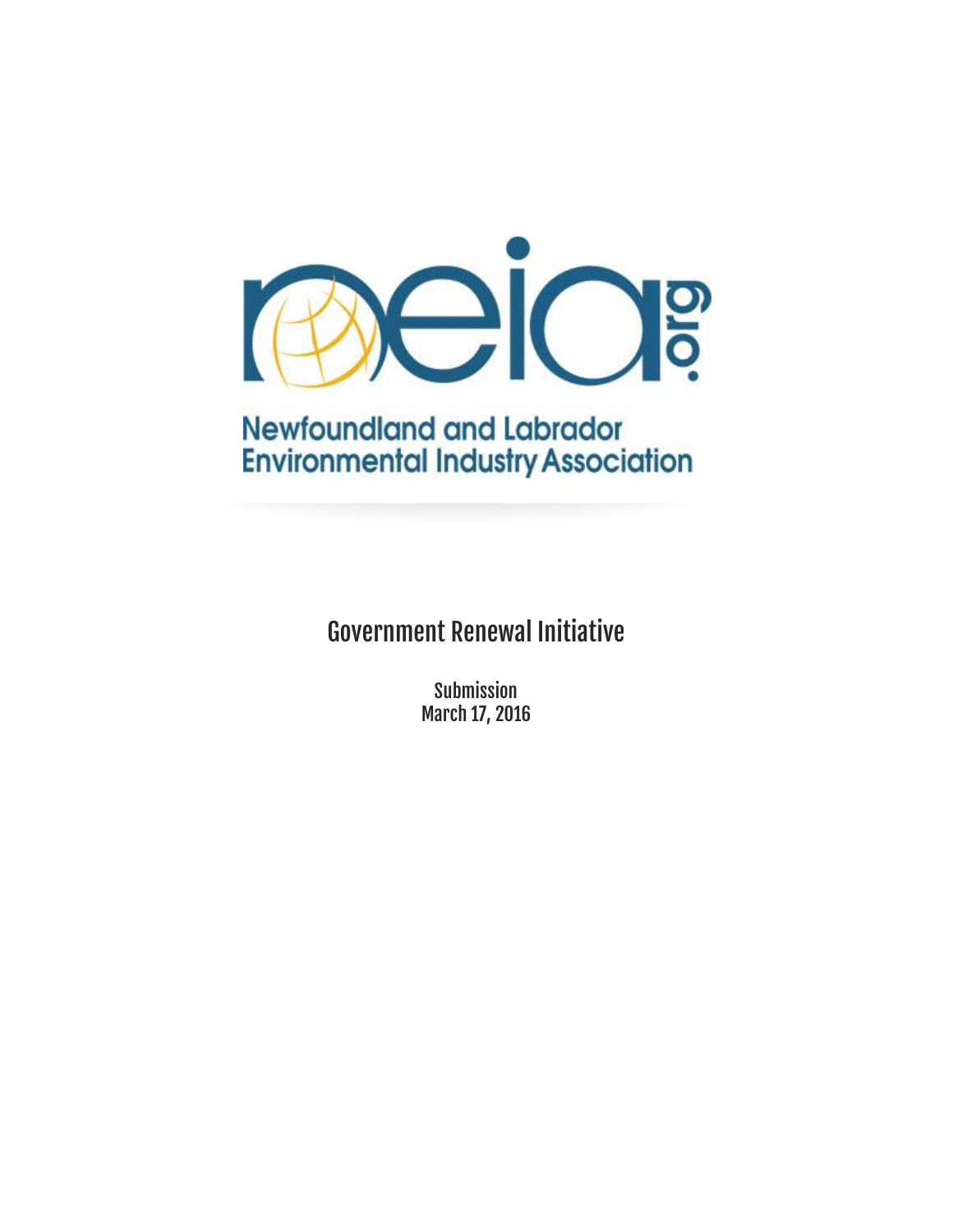**Thinking of all of the things government spends your money on to provide the residents of the province with services, what are things that could be stopped in order to save money?**

# **Stop duplicating federal programs.**

There are examples of funding programs and supports being delivered provincially which are in direct competition with federal government services. This results in less federal investment in the province per capita and adds an unnecessary financial burden to Newfoundland and Labrador taxpayers. Provincial programming should be designed to complement Federal programs delivering added benefits for local firms, and must be agile in design to shift with changes at the Federal level.

# **Stop cumbersome decision-making processes.**

Government staff must be empowered to make reasonable choices when it comes to funding projects and applications. Situations arise frequently where minimal changes to project budgets or the request for a small travel stipend are brought to the committee level for a decision. Considering the relatively small quantities of money that are in question, the amount of time and deliberation on the government's behalf increases the 'cost' of these events astronomically.

### **Stop performing activities in-house that can be efficiently delivered by the private sector.**

There are activities the government is involved in that would be more appropriately delivered by the private sector. When activities are performed in-house, the government is responsible for the salaries, benefits, equipment, and overhead associated with the task. Alternatively, the government could avoid many of these costs by outsourcing to the private sector and only when required on an on-demand basis. This recommendation is not about advocating for public sector job cuts, rather it is about ensuring efficiency and building the capacity of private sector firms who can leverage their work to grow services in other market segments or jurisdictions. Examples of services which could be provided by the private sector within the Department of Environment and Conservation include: laboratory services, water quality monitoring, and environmental monitoring.

# **Stop requiring environmental assessments for smaller / common projects.**

Currently, the Department of Environment and Conservation is often unable to meet its own legislated timelines on environmental assessments (EAs). Innovative EA practices are being used in other jurisdictions which shift the regulatory onus on to proponents for smaller or common projects. This would allow government staff to focus instead on environmental monitoring and the EA work required for larger projects.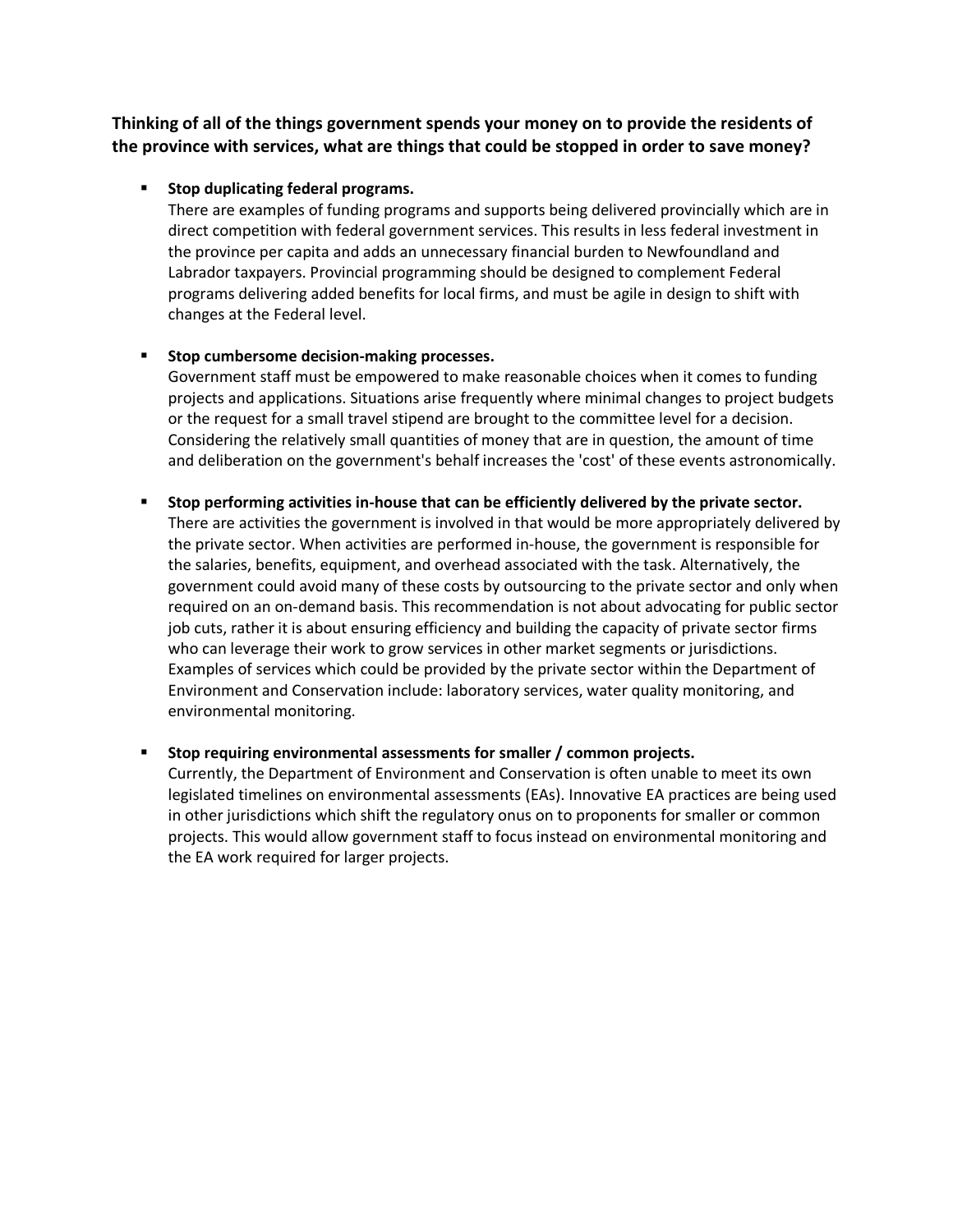# **Given the financial challenges facing our province, what things do you think government could do to raise money (increase revenue)?**

# **Leverage federal funds wherever possible**

There are sources of funding, related to business and the environment, which Newfoundland and Labrador has been ineffective in securing. Whether it be through SDTC, NSERC, federal clean technology programs, the Green Municipal Fund, etc. local uptake is low and the province is missing out on significant sources of outside funding which could benefit the environment and the economy through investment in local firms, or in municipalities and their infrastructure needs. The government should dedicate resources to proactively identify funding sources and match them with local applicants or projects. With a new federal interest in reducing the nation's contribution to climate change (and doing so through supporting green technology), enormous funding opportunities are emerging which Newfoundland and Labrador stakeholders must be prepared to aggressively pursue.

# **Support renewable energy production.**

Blessed with vast ocean seascapes, an abundance of fresh flowing water, copious amounts of wind, and other resources, there are significant opportunities for renewable energy developments throughout Newfoundland and Labrador. Current rules prohibit the generation and sale of electricity outside of NL Hydro and Newfoundland Power. This forces firms with renewable energy interests to grow their businesses outside of the province, and prevents investment from outside. Government must take full advantage of the impending Maritime Link and allow for the generation of clean energy to be sold domestically or in to other jurisdictions. Additionally, in other jurisdictions, industry has the capability to reduce their costs by generating their own renewable energy. Businesses in Newfoundland and Labrador, who are unable to engage in such activities, are operating at a competitive disadvantage.

# **Introduce community economic development investment funds.**

Community economic development investment funds (CEDIFs) are pools of capital which are raised from individuals within a community to operate or invest in a local business. Any individual or group can form a working group to investigate the possibility of starting a CEDIF in their community. Many individuals are investing in stock market holdings, RRSPs, GICs, Canada Savings Bonds, savings accounts, etc. While all can earn a return, these investments are all likely taking place outside of Newfoundland and Labrador. CEDIFs are designed to channel funds into productive investment within the communities of the investors, which would provide an important source of capital for many local businesses. While this is not necessarily a revenue generating opportunity for the province, it is an economic development tool that can be used to strengthen its municipalities and communities

# **Put a price on carbon.**

Carbon pricing is considered by economists to be the most efficient way to reduce industrial carbon emissions, forcing polluters and their consumers to pay while rewarding those investing in more sustainable solutions. A carbon pricing system could provide government with a new source of revenue which can be used to fund new sustainable projects and infrastructure.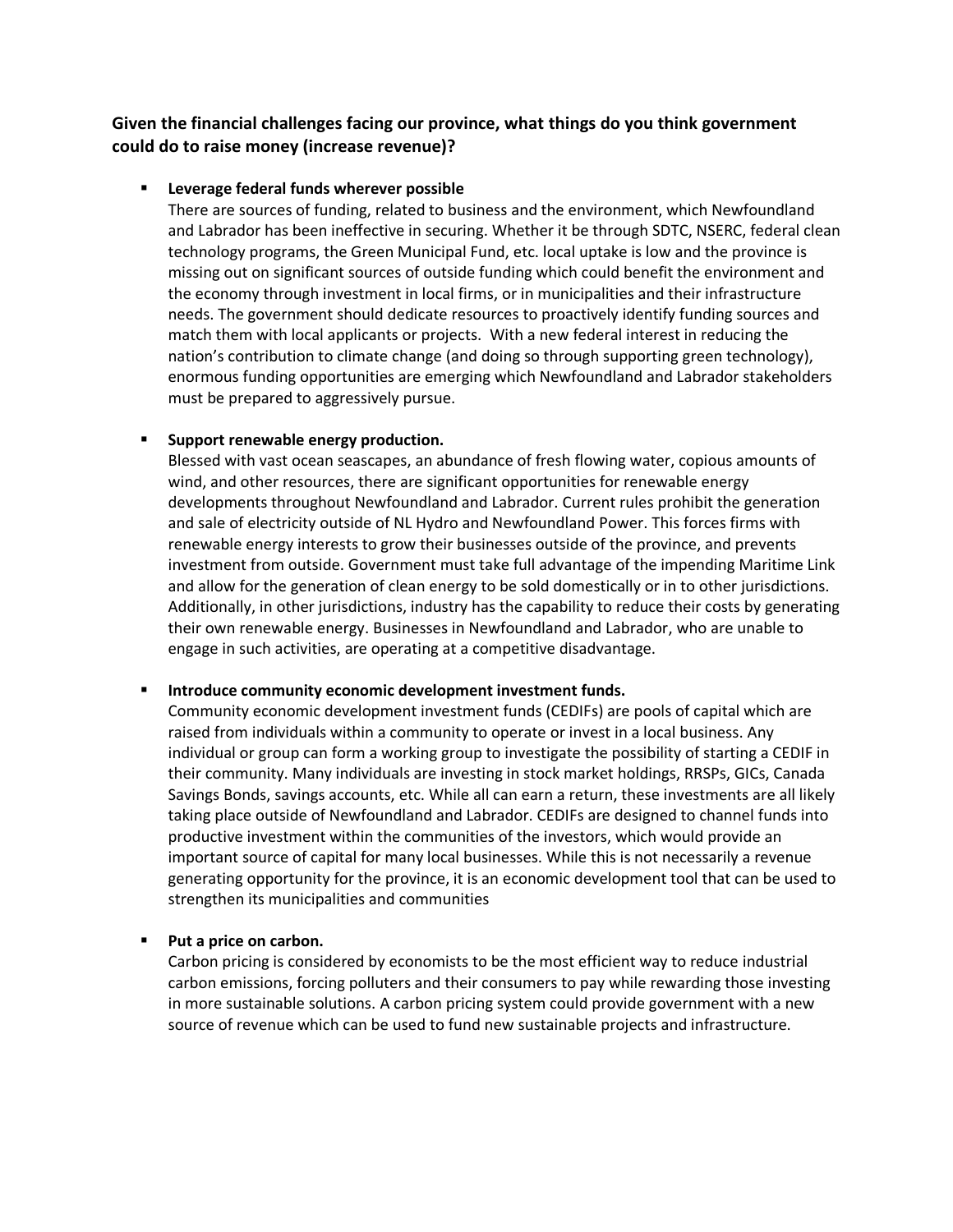**How can government be more innovative or efficient to provide quality services at lower costs?**

### **F** Stop using old systems and processes.

Embracing existing, proven technologies can significantly increase the effectiveness of government administrative activities. For example, modern client and project tracking software can increase the efficiency of staff and also greatly improve the government's capacity to develop strategic plans, operations, and projects based on evidence. Where record keeping and information sharing is complicated by rules and regulations set by the Office of the Chief Information Officer (OCIO), the government should simply not be involved in record keeping and should instead engage the private sector and its industry association partners to facilitate. Another example could be improved and more cost effective environmental monitoring through the use of ROVs or UAVs.

### **Restructure government procurement.**

In the current framework, requests for proposals (RFPs) are often specifying products that are compatible with outdated systems, thereby excluding the applicability of newer and more efficient components that may be locally manufactured or more environmentally sound. In other cases, RFPs ask for packaged products or services with elements not available within the province, thus inhibiting local bids. In addition, when smaller firms are responding to RFPs, government seeks validation of environmentally friendly products and technologies that are already widely used in other jurisdictions. It is NEIA's view that many of these issues are caused by RFPs that delineate a project or product in exact terms, e.g. defining not just the final deliverable but also how that deliverable should be achieved. This eliminates new ideas and alternative solutions from the outset, and discourages innovative thinking. Government (and Crown agency) RFPs should be prescriptive in desired outcomes, not processes. Public-Private Partnerships, or P3s, can be used to provide services that are typically large capital expenditures, e.g. sewage, roads, construction, etc. A design-build-lease program can continue service provision is these critical areas and create jobs in lean economic times.

#### **Proactively support high-potential firms.**

Not all firms are built equal. There are cases where businesses emerge with products, services, or market strategies that have significant potential for rapid growth. The government should work in close collaboration with these firms to provide the support that they need financially, logistically, and from a management perspective during high-growth phases. A particular focus should be on firms which display a propensity for innovation, international business, and/or job creation.

#### **Embrace and procure green products, services, and process**

Greener products, services, and processes can lead to significant cost savings in the short, medium, and long term. This can range from simple office waste management, to the installation of motion-detecting sensors for lighting, to the use of electric vehicles. Newfoundland and Labrador requires leadership from its government on greening its economy. The government should look at this as a purely financial issue - if there are cost savings to be achieved by changing the way it does business or the products and services it procures, it should take them. The government can work with local industry to (1) implement changes that are within the local green economy's means; and (2) to develop capacity within the local green economy to pursue desired changes in the medium term.